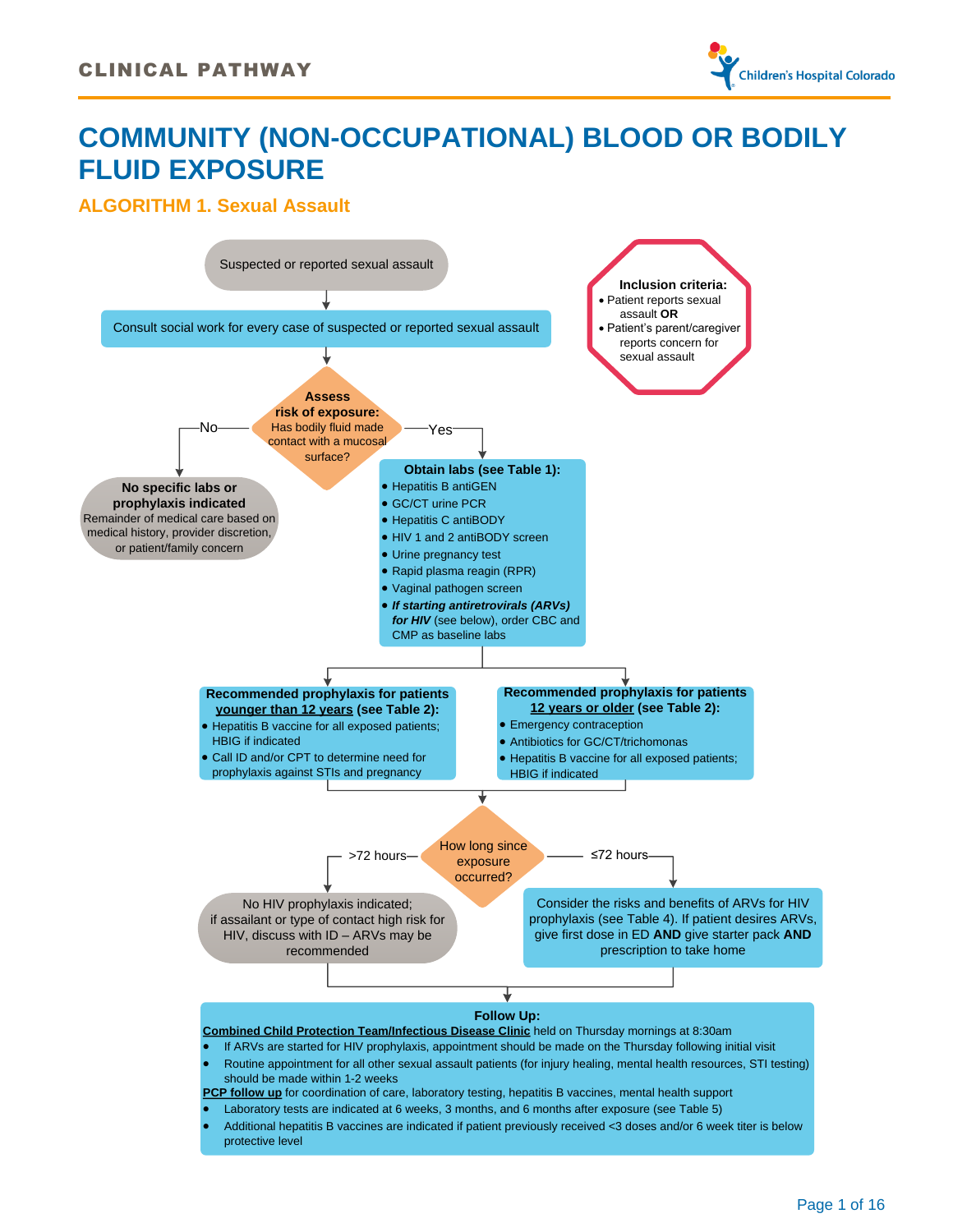

### <span id="page-1-0"></span>**ALGORITHM 2. Needle Stick or Other Bodily Fluid Exposure**



Page 2 of 16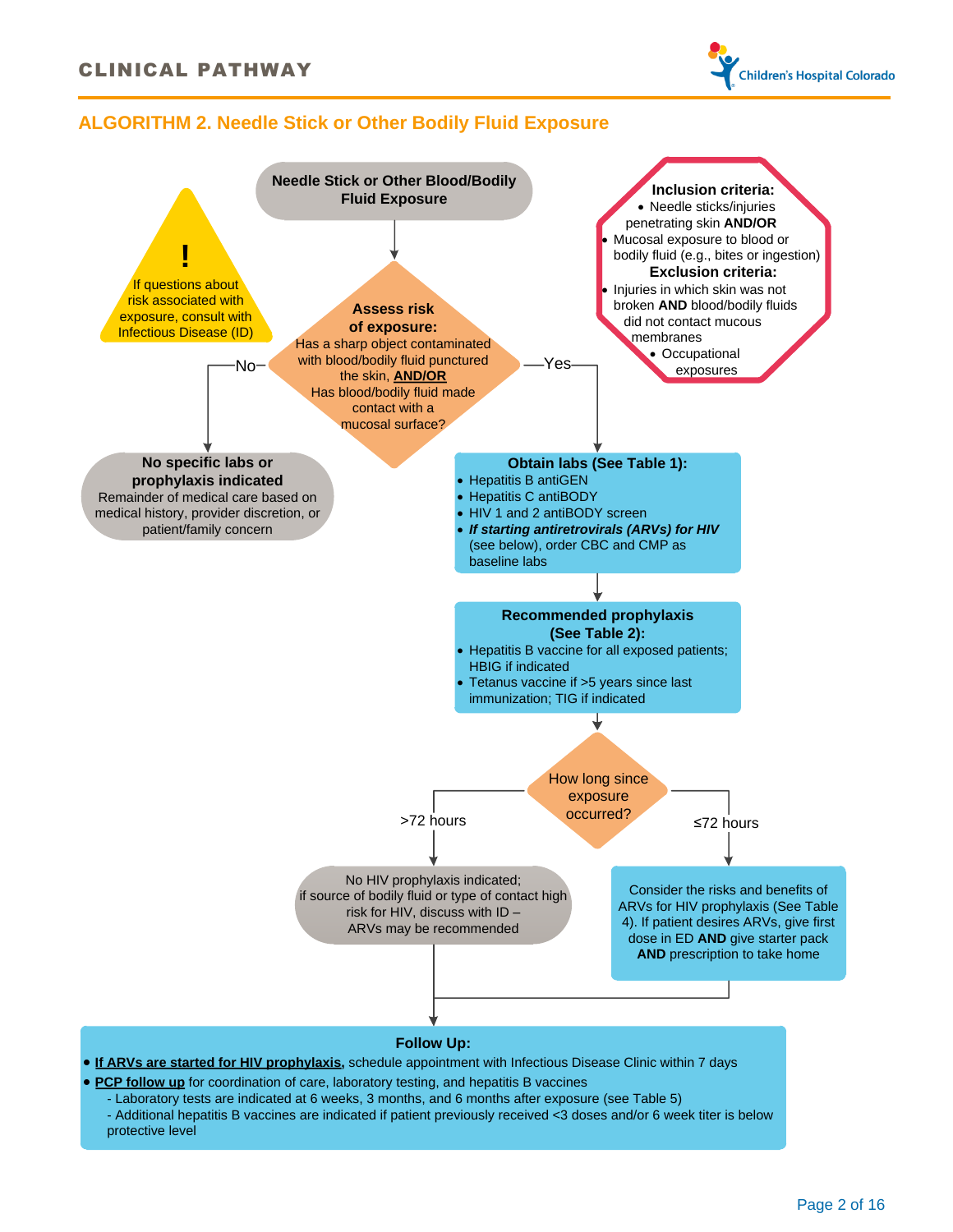

**TABLE OF CONTENTS**  Algorithm [1. Sexual Assault](#page-0-0) [Algorithm 2. Needle Stick or Other Blood or Bodily Fluid Exposure](#page-1-0) [Target Population](#page-2-0) [Background | Definitions](#page-3-0) [Initial Evaluation](#page-3-1) – Sexual Assault Initial Evaluation – [Needle Sticks and Other Exposures](#page-3-2) [Clinical Management](#page-4-0) [Laboratory Studies](#page-4-1) **[Prophylaxis](#page-5-0)** [HIV Post-Exposure Prophylaxis](#page-6-0) [Risk of Transmission](#page-8-0) [Discharge Planning Checklist](#page-10-0) [Follow-Up Request Form](#page-11-0) [Patient | Caregiver Education](#page-12-0) [References](#page-13-0) [Clinical Improvement Team](#page-14-0)

# <span id="page-2-0"></span>**TARGET POPULATION: SEXUAL ASSAULT**

### **Inclusion Criteria**

- Pediatric patients reporting sexual assault—defined as any forced or coerced sexual behavior that occurs without consent, **AND/OR**
- Pediatric patients whose parents report concern for sexual assault

### **Exclusion Criteria**

· Severe physical trauma necessitating emergent operation or repair (Must address trauma first, proceed with workup and prophylaxis once stable. Alert CPT and/or ID to pending need for workup and prophylaxis).

### **TARGET POPULATION: NEEDLE STICK INJURY / OTHER BLOOD OR BODILY FLUID EXPOSURE**

### **Inclusion Criteria**

- · Needle sticks that penetrate the skin, due to discarded needles found in a community setting, **AND/OR**
- · Other injuries that penetrate that skin, due to any sharp object contaminated with blood or bodily fluids, **AND/OR**
- · Mucosal exposure to blood or bodily fluid, such as a bite injury, or ingestion of any material contaminated with blood or body fluid

### **Exclusion Criteria**

- · Any injury in which skin was not broken AND blood/bodily fluids did not contact mucous membranes
- · Occupational needle sticks or other injuries or exposures that occur in a workplace setting (refer to Occupational Health Services – [Management of Blood and Bodily Fluid Exposures \(OHS-001\).](http://prdplanetcf02.thechildrenshospital.org/policiesfitz/general/pdf/347.pdf)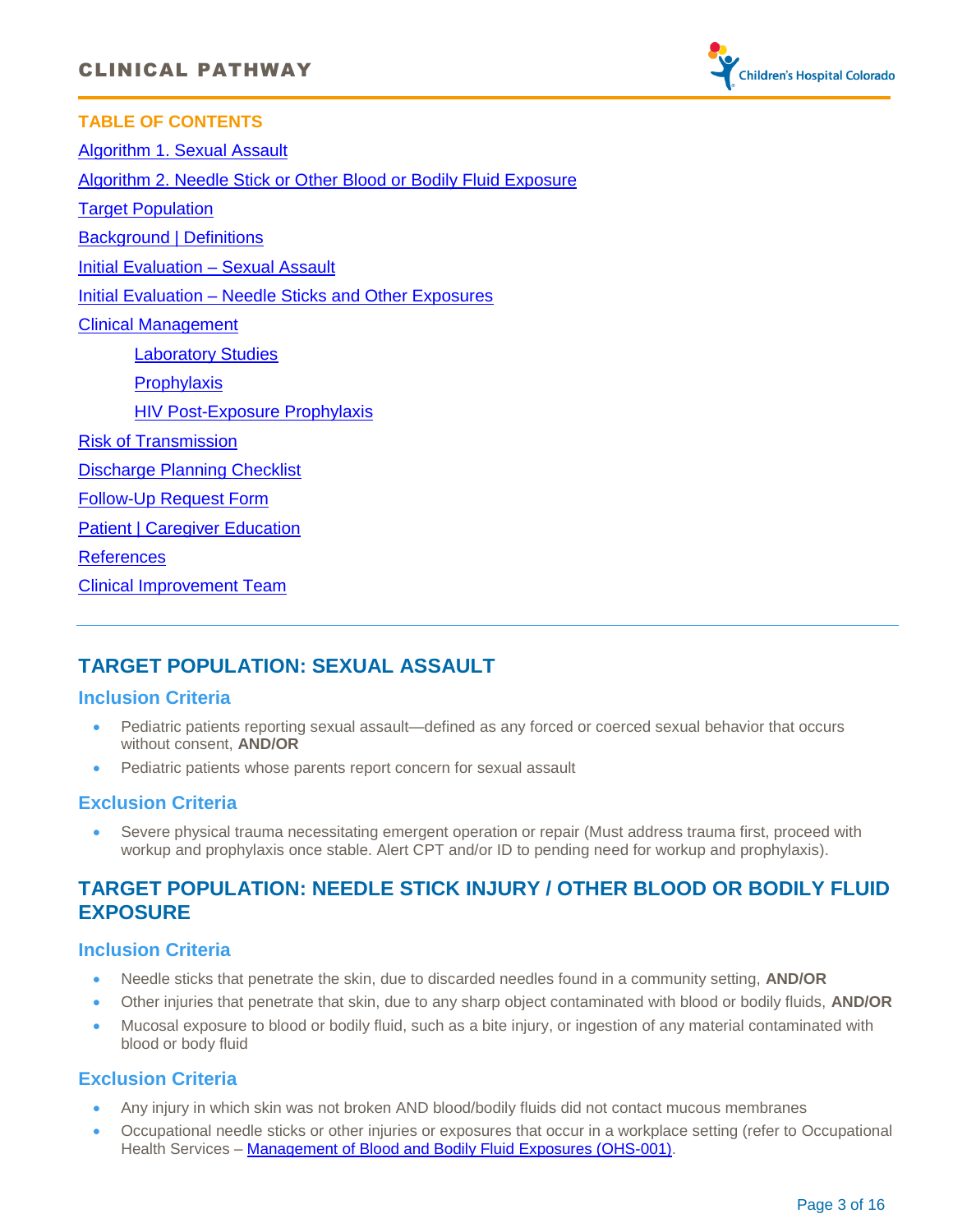

# <span id="page-3-0"></span>**BACKGROUND | DEFINITIONS**

These clinical care recommendations are designed to help medical providers identify, screen, and treat children at-risk of transmission of infectious agents from blood or bodily fluid exposure in the community (including community needle sticks and sexual exposures).

### **Definitions**

**ARV**: Antiretroviral drugs **CPT**: Child Protection Team **HIV: Human Immunodeficiency Virus ID**: Infectious Diseases **PEP**: Post-Exposure Prophylaxis **STI: Sexually Transmitted Infection** 

# <span id="page-3-1"></span>**INITIAL EVALUATION: SEXUAL ASSAULT**

### **Prior to evaluation of unconscious, intoxicated, or altered patients, consult with CPT.**

### **History**

- Details of exposure
	- o Type of sexual contact
	- o Mucosal surface(s) involved
- Patient factors
	- o Pubertal status
	- o Vaccination status for hepatitis B
- Assailant risk factors
	- o Is the assailant known to be infected with HIV, hepatitis B, or hepatitis C?
	- o Does the assailant agree to be tested for HIV, hepatitis B, or hepatitis C?

### **Physical Exam**

- Perform a comprehensive physical exam, noting any injuries that could increase the risk of exposure
- Exam should be performed by a trained provider

### <span id="page-3-2"></span>**INITIAL EVALUATION: NEEDLE STICKS AND OTHER EXPOSURES**

### **History**

- Details of exposure
	- o In what setting was the contaminated object or material found?
	- $\circ$  If needle stick, was blood visible in the syringe? Was the sharp hollow bore or solid?
- Patient factors
	- o Vaccination status for tetanus
	- o Vaccination status for hepatitis B
- If the source of blood/body fluid is known:
	- o Is the source known to be infected with HIV, hepatitis B, or hepatitis C?
	- o Does the source agree to be tested for HIV, hepatitis B, or hepatitis C?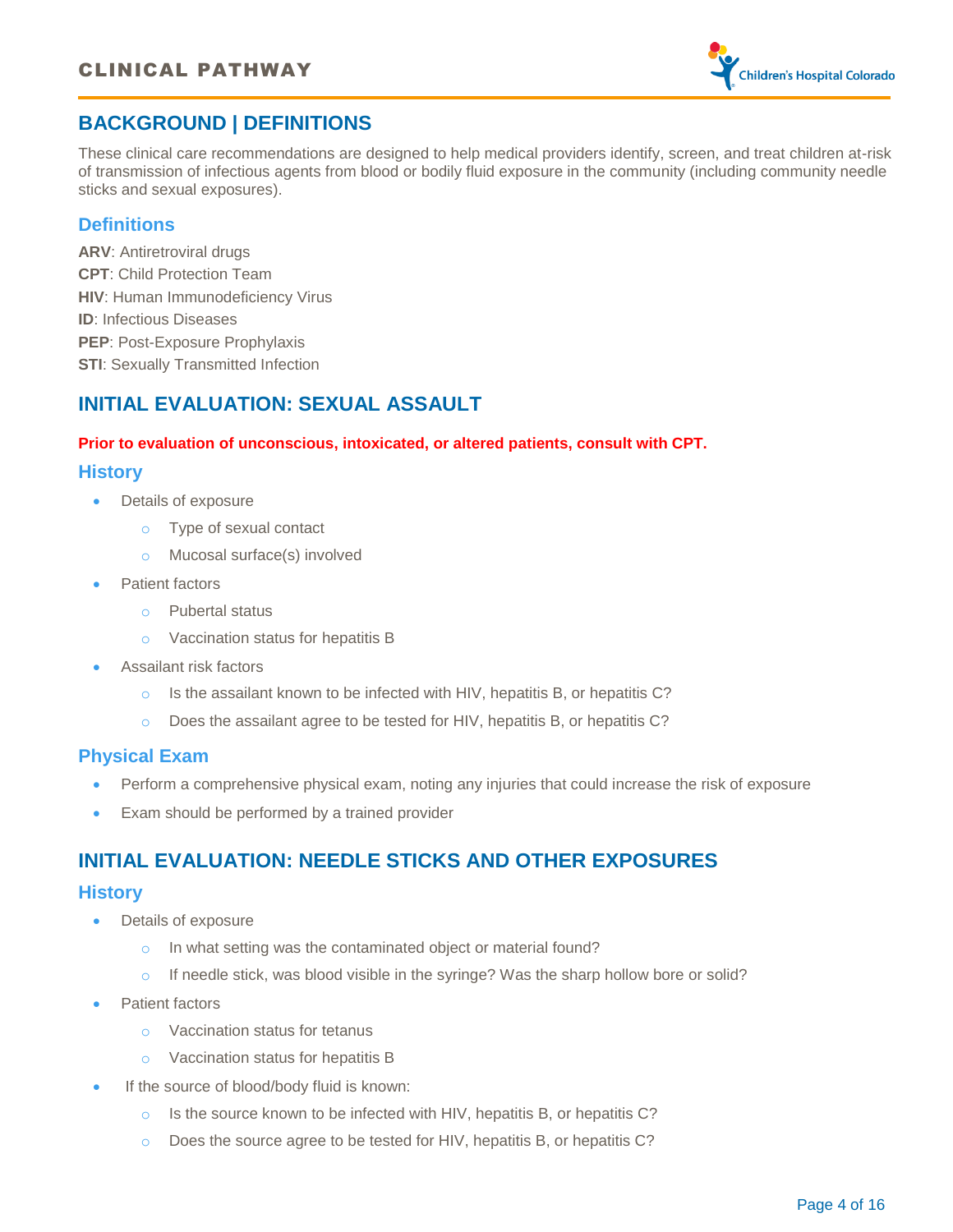### CLINICAL PATHWAY



- · If the source of blood/body fluid is unknown:
	- o Blood from discarded needles should NOT be tested for viral infections.

### **Physical Exam**

- Perform a comprehensive physical exam, noting any injuries
- · Document the location and severity of any wounds that penetrated skin.

### <span id="page-4-0"></span>**CLINICAL MANAGEMENT**

### <span id="page-4-1"></span>**Laboratory Studies**

**Labs indicated for: Patients with a blood or bodily fluid exposure of ANY TYPE, including sexual assault**

- · Hepatitis B AntiGEN to rule out infection prior to current exposure. Hepatitis B antiBODY is not indicated, as Hepatitis B vaccination is recommended for all exposed patients, regardless of antibody titers<sup>1</sup>
- Hepatitis C AntiBODY to rule out infection prior to current exposure
- · HIV 1 and 2 AntiBODY screen to rule out infection prior to current exposure

#### **Labs indicated for: Patients with known or suspected oral, vaginal, penile, or anal sexual contact**

- · Gonorrhea/Chlamydia (GC/CT Urine PCR) culture was previously gold standard, but PCR is sufficiently sensitive to make a diagnosis. Ensure that patient does not clean their genitals prior to collecting urine sample.
- RPR screening test for syphilis
- · Urine Pregnancy Test to determine whether patient was already pregnant at time of suspected assault, as it would be too early to diagnose new pregnancy
- · Vaginal Pathogen Screen screening test for yeast, bacterial vaginosis, and trichomonas

#### **Labs indicated for: Patients who will be starting ARVs for HIV post-exposure prophylaxis**

- · Complete Blood Count (CBC) with differential to provide a baseline; if patient is severely neutropenic, anemic, or thrombocytopenic, call ID.
- · Comprehensive Metabolic Panel (CMP) to provide a baseline; if renal function is abnormal or liver enzymes are elevated, call ID.

#### <span id="page-4-2"></span>**TABLE 1: Recommended Immediate Testing after Exposure**

|                                        | <b>ALL At-Risk Exposures</b> |                |                                           |                                        | <b>ADD IF Sexual Exposure</b>            |                                           |            | <b>ADD IF</b>       | <b>Starting</b><br><b>HIV PEP</b> |                            |            |
|----------------------------------------|------------------------------|----------------|-------------------------------------------|----------------------------------------|------------------------------------------|-------------------------------------------|------------|---------------------|-----------------------------------|----------------------------|------------|
|                                        | Hep B<br>Surface<br>AntiGEN  | Hep<br>C<br>Ab | HIV <sub>1</sub><br>and 2<br>Ab<br>screen | <b>HIV</b><br><b>RNA</b><br><b>PCR</b> | Chemistry<br>Hold<br>$serum +$<br>plasma | <b>Urine</b><br>GC/CT<br>PCR <sup>*</sup> | <b>RPR</b> | Preg<br><b>Test</b> | Vaginal<br>pathogen<br>screen     | <b>CBC</b><br>with<br>diff | <b>CMP</b> |
| Source <sup>#</sup><br>(<br>available) | X                            | X              | X                                         | X                                      | X                                        | X                                         | X          |                     |                                   |                            |            |
| <b>Exposed</b><br><b>Patient</b>       | X                            | X              | X                                         |                                        | X                                        | X                                         | X          | X                   | X                                 | X                          | X          |

\* Performance characteristics of the urine GC/CT PCR have not been established for children 13 years of age and younger.

**#** "Source" is defined as the person whose blood or bodily fluids contacted the patient. In the case of sexual assault, "source" refers to the assailant. In the case of a needle stick, blood from a syringe should never be tested for infections.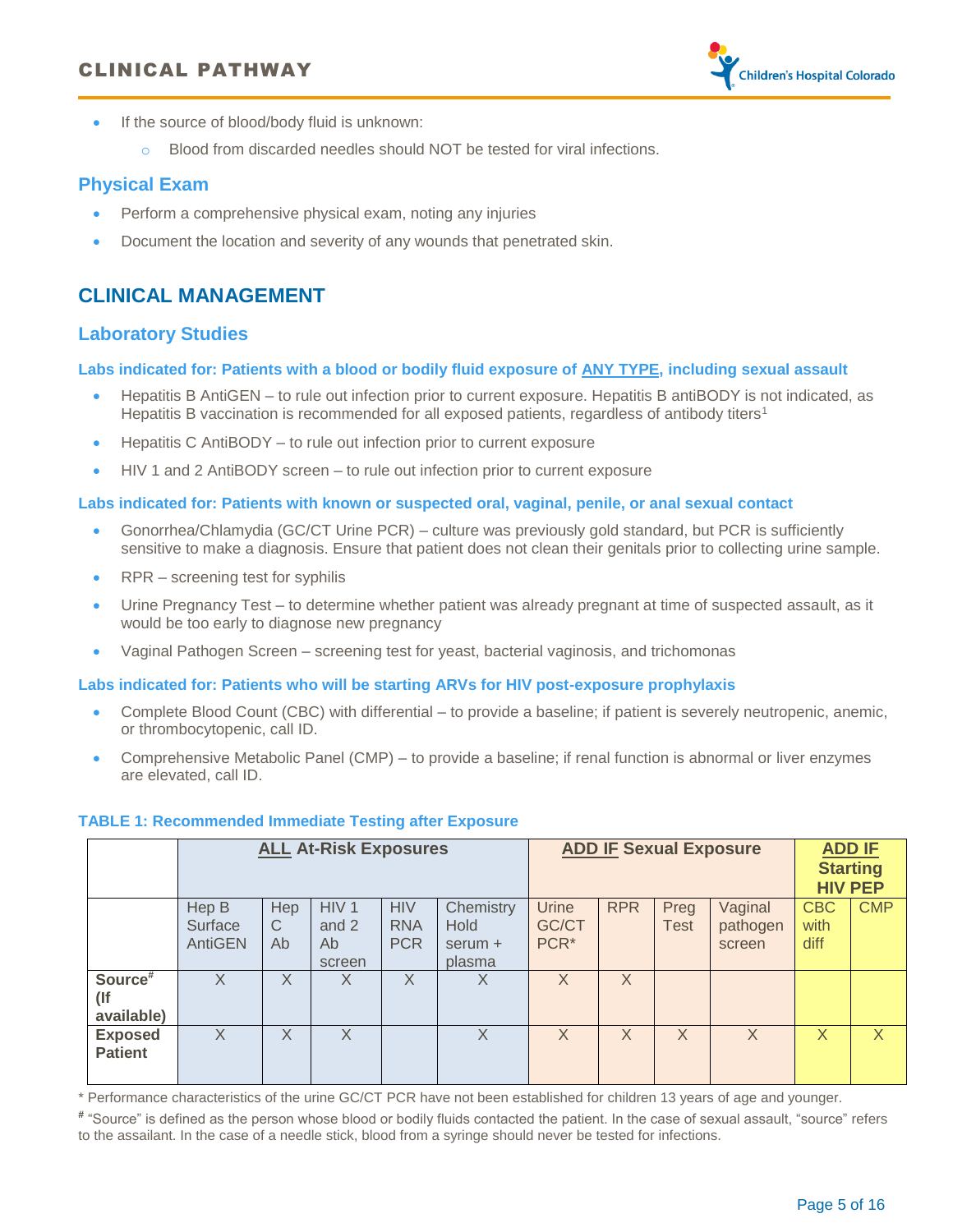

### <span id="page-5-0"></span>**Prophylaxis**

#### **Prophylaxis for patients with a blood or bodily fluid exposure of ANY TYPE, including sexual assault:**

- · HIV consider PEP after discussion of risks/benefits (see pages 8-10)
- · Hepatitis B give vaccine to all exposed patients. Give Hep B Immune Globulin (HBIG) only if the exposed patient is unvaccinated, has received <3 doses of vaccine, or vaccination status is unknown, AND source is KNOWN TO BE INFECTED with hepatitis  $B^{1,2}$ .
- · Hepatitis C no prophylaxis is available.
- Tetanus vaccine is indicated for needle stick or wound, if most recent tetanus vaccine was >5 years ago. Give Tetanus Immune Globulin (TIG) only if the exposed patient is unvaccinated, has received <3 doses of vaccine, or vaccination status is unknown<sup>3</sup>.

#### **Prophylaxis against STIs and pregnancy for post-pubertal children (≥ 12 years old) with known or suspected sexual exposure:**

- Gonorrhea all patients  $\geq 12$  years old with sexual exposure (do not await results of PCR testing)
	- o Weight < 45 kg- Ceftriaxone IV/IM 125 mg once
	- o Weight > 45 kg- Ceftriaxone IV/IM 250 mg once
	- o If renal insufficiency, please contact ID for alternative
- · Chlamydia all patients ≥ 12 years old with sexual exposure (do not await results of PCR testing)
	- o Weight < 50 kg- Azithromycin 20 mg/kg PO once
	- o Weight > 50 kg- Azithromycin 1000 mg PO once
- Trichomonas female patients  $\geq 12$  years old with positive vaginal pathogen screen
	- o Metronidazole 2000 mg PO once
- · Pregnancy female patients with negative pregnancy test, <120 hours since sexual contact
	- o Ulipristal (Ella®) 30 mg PO once

#### **Prophylaxis against STIs and pregnancy for pre-pubertal children (< 12 years old) with known or suspected sexual exposure:**

- · Call ID and/or CPT for all sexual assaults in patients less than 12 years of age to determine the need for STI and/or pregnancy prophylaxis.
- · If prophylaxis is not administered after discussion with ID and/or CPT, perform all screening labs and PCP should follow up on these labs and treat if necessary. Labs can be repeated at 6 weeks post exposure or sooner if symptomatic.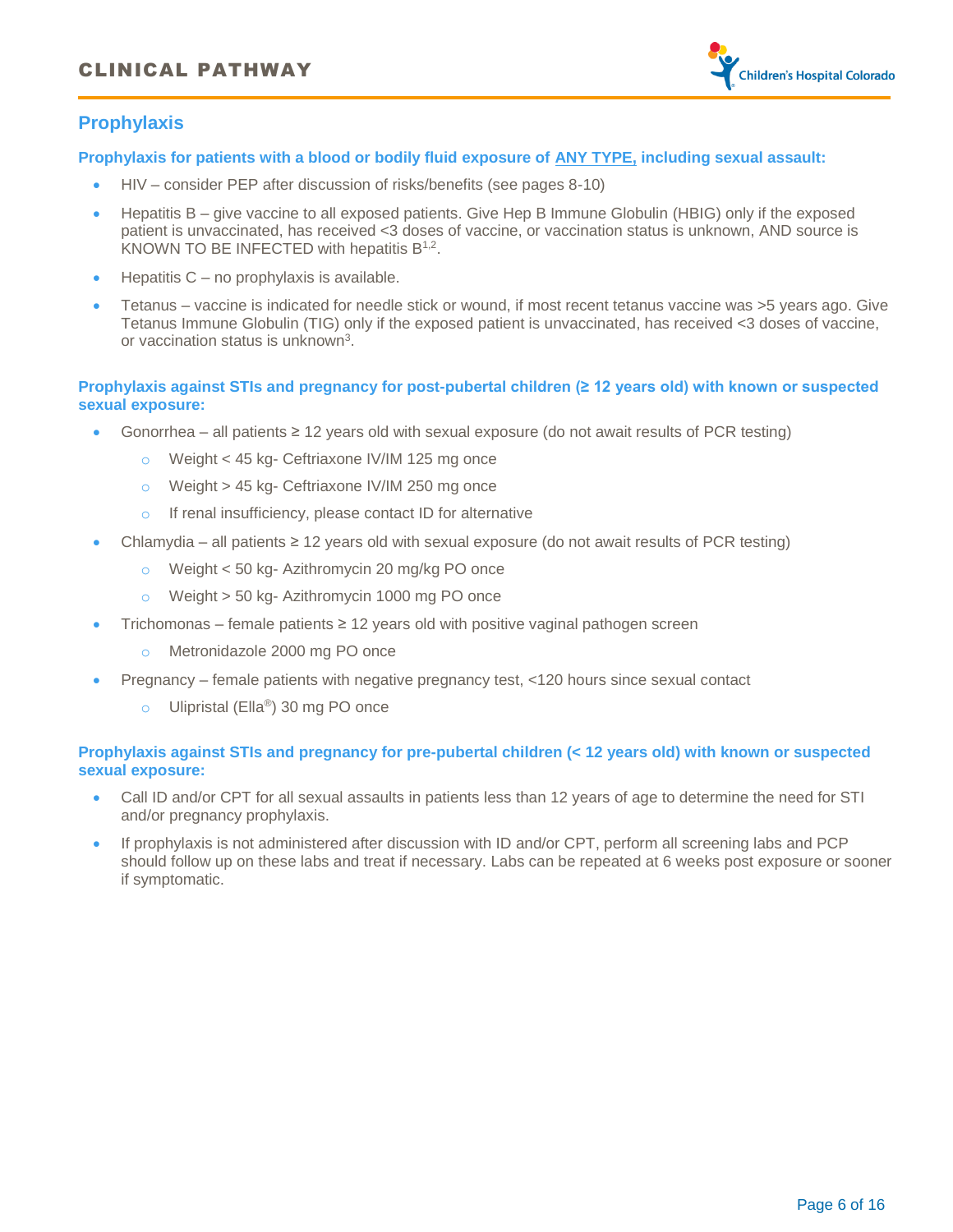

#### <span id="page-6-1"></span>**TABLE 2: Recommended Prophylaxis for Exposed Patients**

| <b>Condition</b>   |                                                                                                                                                  | <b>Population Indicated</b> |                                            |                                                                              |
|--------------------|--------------------------------------------------------------------------------------------------------------------------------------------------|-----------------------------|--------------------------------------------|------------------------------------------------------------------------------|
| <b>HIV</b>         | Patient/parent decision after discussion of risks/benefits<br>(see pp. 8-10)                                                                     |                             |                                            | HIV PEP regimen PO x4 weeks                                                  |
| <b>Hepatitis B</b> | All exposed patients, even if fully vaccinated                                                                                                   |                             |                                            | Hep B vaccine                                                                |
|                    | Patients who are<br>unvaccinated against<br>Hep B, received <3<br>B<br><b>AND</b><br>doses of Hep B<br>vaccine, or vaccination<br>status unknown |                             | Source is KNOWN TO<br>BE INFECTED with Hep | Hep B vaccine <b>PLUS</b><br>Hep B Immune Globulin (HBIG)<br>0.06 mL/kg IM   |
| <b>Hepatitis C</b> | <b>None</b>                                                                                                                                      |                             |                                            | <b>None</b>                                                                  |
| Tetanus            | Needlestick/Wounds: more than 5 years since most recent<br>tetanus vaccine                                                                       |                             |                                            | Tetanus vaccine only                                                         |
|                    | Needlestick/Wounds: unvaccinated or <3 doses tetanus<br>vaccine                                                                                  |                             |                                            | Tetanus vaccine <b>PLUS</b><br>Tetanus Immune Globulin (TIG)<br>250 Units IM |
| Gonorrhea*         | Sexual Exposure, weight less than 45 kg                                                                                                          |                             |                                            | CefTRIAXone IV/IM 125 mg once                                                |
|                    | Sexual Exposure, weight greater than 45 kg                                                                                                       |                             |                                            | CefTRIAXone IV/IM 250 mg once                                                |
| Chlamydia*         | Sexual Exposure, weight less than 50 kg                                                                                                          |                             |                                            | Azithromycin PO 20 mg/kg once                                                |
|                    | Sexual Exposure, weight greater than 50 kg                                                                                                       |                             |                                            | Azithromycin PO 1000 mg once                                                 |
| Trichomonas*       | Sexual Exposure, positive vaginal pathogen screen                                                                                                |                             |                                            | Metronidazole PO 2000 mg once                                                |
| Pregnancy          | Sexual Exposure (within 120 hours), negative pregnancy<br>test, patient choice                                                                   |                             |                                            | Ulipristal (Ella®) PO 30 mg once                                             |

<span id="page-6-0"></span>**\* For patients under 12 years of age, call ID and/or CPT to determine the need for prophylaxis.** 

### **HIV Post-Exposure Prophylaxis (PEP)**

The risk of HIV transmission varies greatly depending on the particular exposure. Given that each exposure is unique in its risk profile, a discussion of the risks of transmission, potential benefits of PEP, and potential complications of PEP with the patient/parents is recommended using the information provided below. Please call the on-call infectious diseases provider for help with PEP recommendations.

#### **Potential Benefits of HIV Post-Exposure Prophylaxis**

The potential benefit of HIV PEP depends on the efficacy of the regimen, timing of PEP initiation after exposure, and adherence to the entire regimen.

- 1. **Efficacy of Regimen**: PEP using single-drug therapy following occupational exposure decreases transmission by 81%<sup>1</sup>. Experts now recommend the use of a multi-drug regimen with more potent antiretroviral agents, which is likely to increase this efficacy.
- 2. **Timing of Exposure:** PEP is most effective when begun as soon as possible after exposure and becomes less effective as time from exposure increases. PEP is less likely to be effective 72 hours after exposure, but the interval after which no benefit is gained is unknown<sup>1</sup>. If >72 hours have passed since exposure to a source whose HIV status is unknown, PEP is not recommended; however, testing per **Table 1** should still be conducted. If >72 hours have passed since exposure to a source who is known to be HIV infected, please contact ID for recommendations on PEP.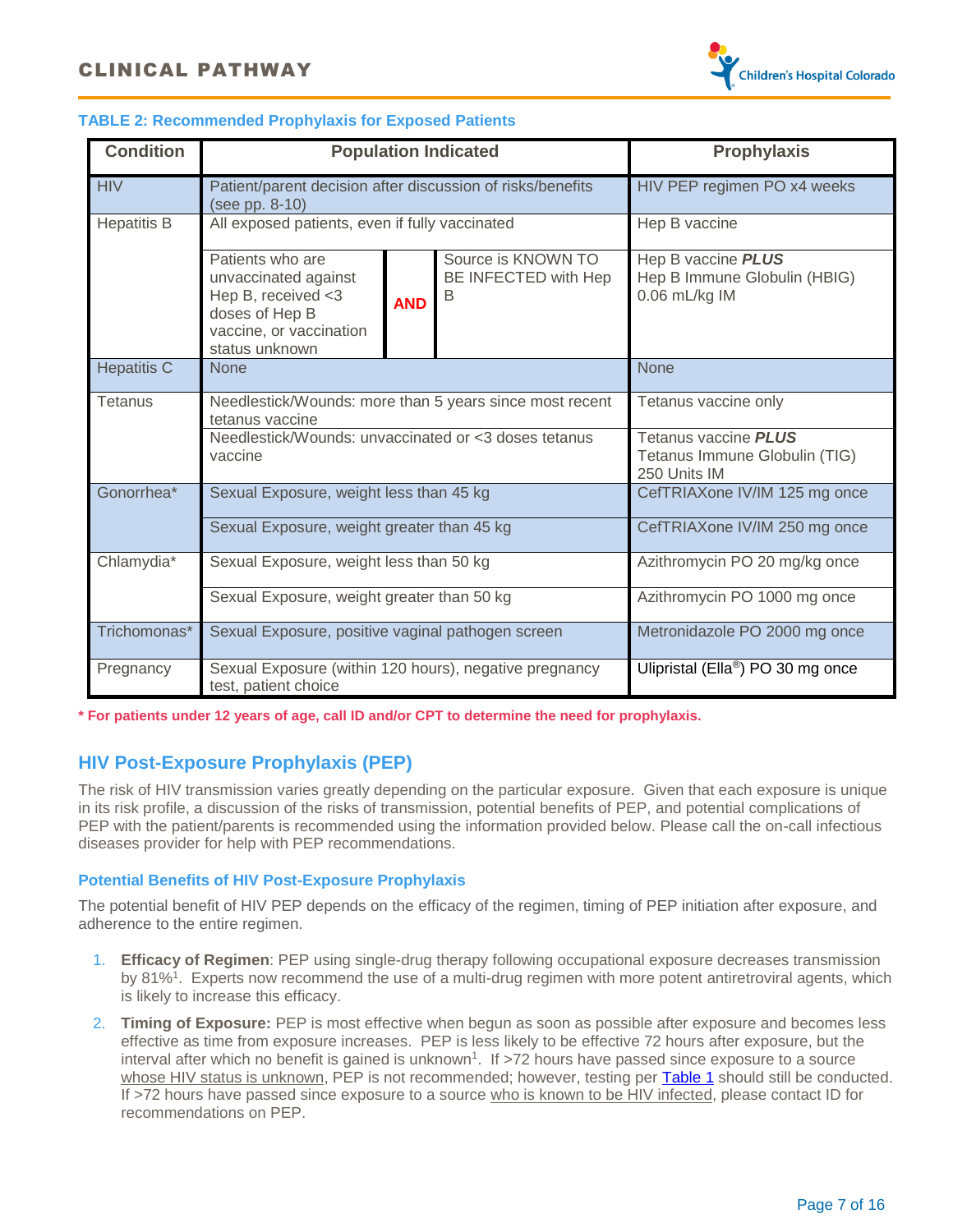3. **Adherence to PEP:** The efficacy of PEP depends upon adherence to the entire 28-day course of medication. The most common reason for PEP discontinuation is side effects. Although side effects of PEP regimens are common, they are rarely severe or serious (see [Table 3](#page-8-1) for regimen-specific side effects). The side effect profile of newer antiretrovirals is improved compared with older drugs.

#### **PEP Drug Regimens**

#### **All regimens are FOUR WEEKS in duration. Prescribe 7 days of ondansetron (Zofran®) with every PEP regimen to ensure tolerability.**

A. **12 years or older and weight at least 40 kg:** Prescribe **both of** the medications listed below:

| <b>Medication</b>                                          | <b>Dose</b>             |
|------------------------------------------------------------|-------------------------|
| Truvada® (tenofovir 300 mg/ emtricitabine 200 mg; TDF/FTC) | 1 tablet PO once daily  |
| Raltegravir 400 mg tablet (RAL)*                           | 1 tablet PO TWICE daily |

\*These medications should be given with a full meal. Absorption is impaired by simultaneous administration of medications that contain polyvalent cations, such as antacids, laxatives, or multivitamins, UNLESS they are taken with food.

#### B. **Younger than 12 years and/or weight less than 40 kg:** Prescribe **all three** medications listed below:

#### **1. Can swallow pills:**

| <b>Medication</b>     | <b>Strength</b> | Weight       | <b>AM dose</b> | <b>PM</b> dose   |
|-----------------------|-----------------|--------------|----------------|------------------|
|                       |                 | 14-20 kg     | 75 mg          | 75 mg            |
| Lamivudine (3TC)      | 150 mg tablet   | 21-25 kg     | 75 mg          | 150 mg           |
|                       |                 | $\geq$ 25 kg | 150 mg         | $150 \text{ mg}$ |
| Zidovudine (AZT, ZDV) | 100 mg capsule  | 21-30 kg     | 200 mg         | 200 mg           |
|                       |                 | $\geq$ 30 kg | 300 mg         | 300 mg           |
|                       | 100 mg chew tab | 14-19 kg     | 100 mg         | 100 mg           |
| Raltegravir (RAL)*    |                 | 20-27 kg     | 150 mg         | $150 \text{ mg}$ |
|                       |                 | 28-39 kg     | 200 mg         | 200 mg           |
|                       |                 | $\geq 40$ kg | 300 mg         | 300 mg           |

\*These medications should be given with a full meal. Absorption is impaired by simultaneous administration of medications that contain polyvalent cations, such as antacids, laxatives, or multivitamins, UNLESS they are taken with food.

### **2. Cannot swallow pills:**

| <b>Medication</b>     | <b>Strength</b>                      | Weight       | Dose (given BID) | Max dose    |  |
|-----------------------|--------------------------------------|--------------|------------------|-------------|--|
| Lamivudine (3TC)      | 10 mg/ml liquid                      | ≤40 kg       | 4 mg/kg/dose     | 150 mg/dose |  |
|                       |                                      | 4-8 kg       | 12 mg/kg/dose    | 300 mg/dose |  |
| Zidovudine (AZT, ZDV) | 10 mg/ml liquid                      | 9-29 kg      | 9mg/kg/dose      |             |  |
|                       |                                      | $\geq$ 30 kg | 300 mg           |             |  |
|                       | 100 mg chew tab<br>dissolved in 5 mL | 3-3.9 kg     | 20 mg (1 ml)     | N/A         |  |
|                       |                                      | $4 - 5.9$ kg | 30 mg (1.5 ml)   |             |  |
| Raltegravir (RAL)*    |                                      | $6 - 7.9$ kg | 40 mg (2 ml)     |             |  |
|                       | water <sup>#</sup>                   | 8-10.9 kg    | 60 mg (3 ml)     |             |  |
|                       |                                      | 11-13.9 kg   | 80 mg (4 ml)     |             |  |
|                       |                                      | 14-19.9 kg   | 100 mg (5 ml)    |             |  |

\*These medications should be given with a full meal. Absorption is impaired by simultaneous administration of medications that contain polyvalent cations, such as antacids, laxatives, or multivitamins, UNLESS they are taken with food.

# RAL chew tabs dissolve in water after ~15 minutes. The tablet should be fully dissolved before administration.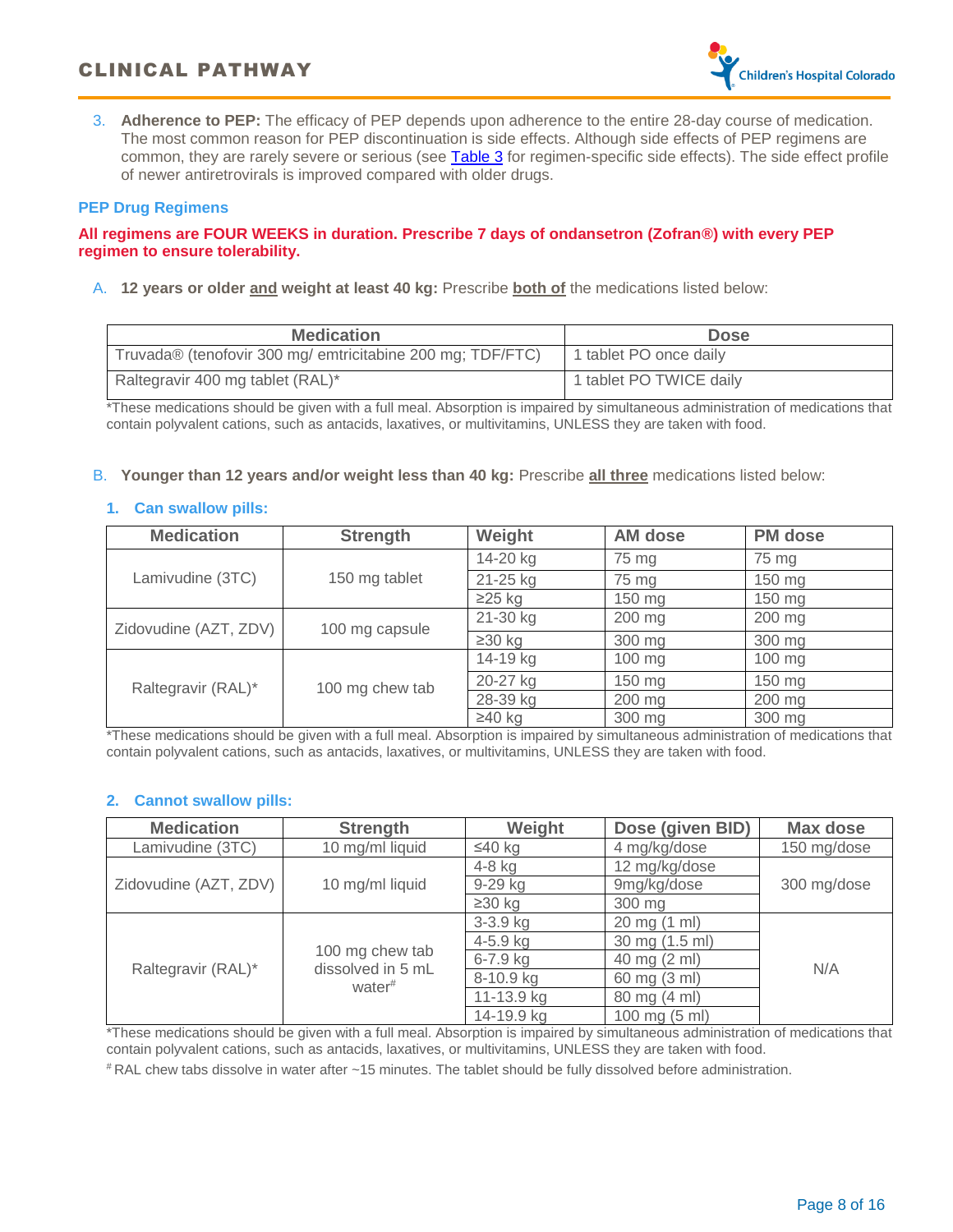

### <span id="page-8-1"></span>**TABLE 3. Common Side Effects Experienced with the Recommended PEP Regimens**

| <b>Intended patients</b> | <b>PEP</b> regimen                       | <b>Adverse Effects</b>                                                                                                                                                                |
|--------------------------|------------------------------------------|---------------------------------------------------------------------------------------------------------------------------------------------------------------------------------------|
| ≥12 years and ≥40 kg     | Truvada <sup>®</sup> / raltegravir       | Common but mild: fatigue, dizziness, insomnia,<br>headache, nausea, diarrhea, liver enzyme elevation.<br>Rare but severe: muscle pain due to myositis.                                |
| <12 years and/or <40 kg  | Lamivudine / zidovudine /<br>raltegravir | Common but mild: fatigue, dizziness, insominia,<br>headache, nausea, diarrhea, anemia, neutropenia,<br>liver enzyme elevation, rash. Rare but severe:<br>muscle pain due to myositis. |

### <span id="page-8-0"></span>**RISK OF TRANSMISSION**

Risk of transmission of HIV or hepatitis B or C is based on the probability that the source was infected, the viral load of an infected source, and the type of exposure.

- 1. Probability source was infected:
	- a. HIV: As of 2015, the seroprevalence of HIV in Colorado is 0.24% (239.2 HIV-infected persons per 100,000 people)<sup>4</sup>. Certain risk groups, including sexual assailants, injecting drug users, and men who have sex with men have a higher seroprevalence. Seroprevalence also varies by county, with higher rates in Denver metro and El Paso counties<sup>4</sup>.
	- b. Hepatitis B: The Colorado Dept. of Public Health and Environment estimates that there are currently about 16,370 (range of 10,913 to 21,826) people in Colorado living with chronic HBV. This estimate is based on the U.S. Census 2015 Colorado population estimated population and a national published HBV prevalence rate estimate of 0.3% (range of 0.2%-0.4%)<sup>4</sup>.
	- c. Hepatitis C: The Colorado Dept. of Public Health and Environment estimates that there are currently about 70,935 (range of 54,566 to 109,131) people in Colorado living with chronic, unresolved HCV. This estimate is based on the U.S. Census 2015 Colorado population estimated population and a national published HCV prevalence rate estimate of 1.3% (range of 1.0% to 2.0)<sup>4</sup>.
- 2. Risk of HIV Transmission Based on Type of Exposure<sup>1</sup> **[See Table 4](#page-9-0)** on the next page.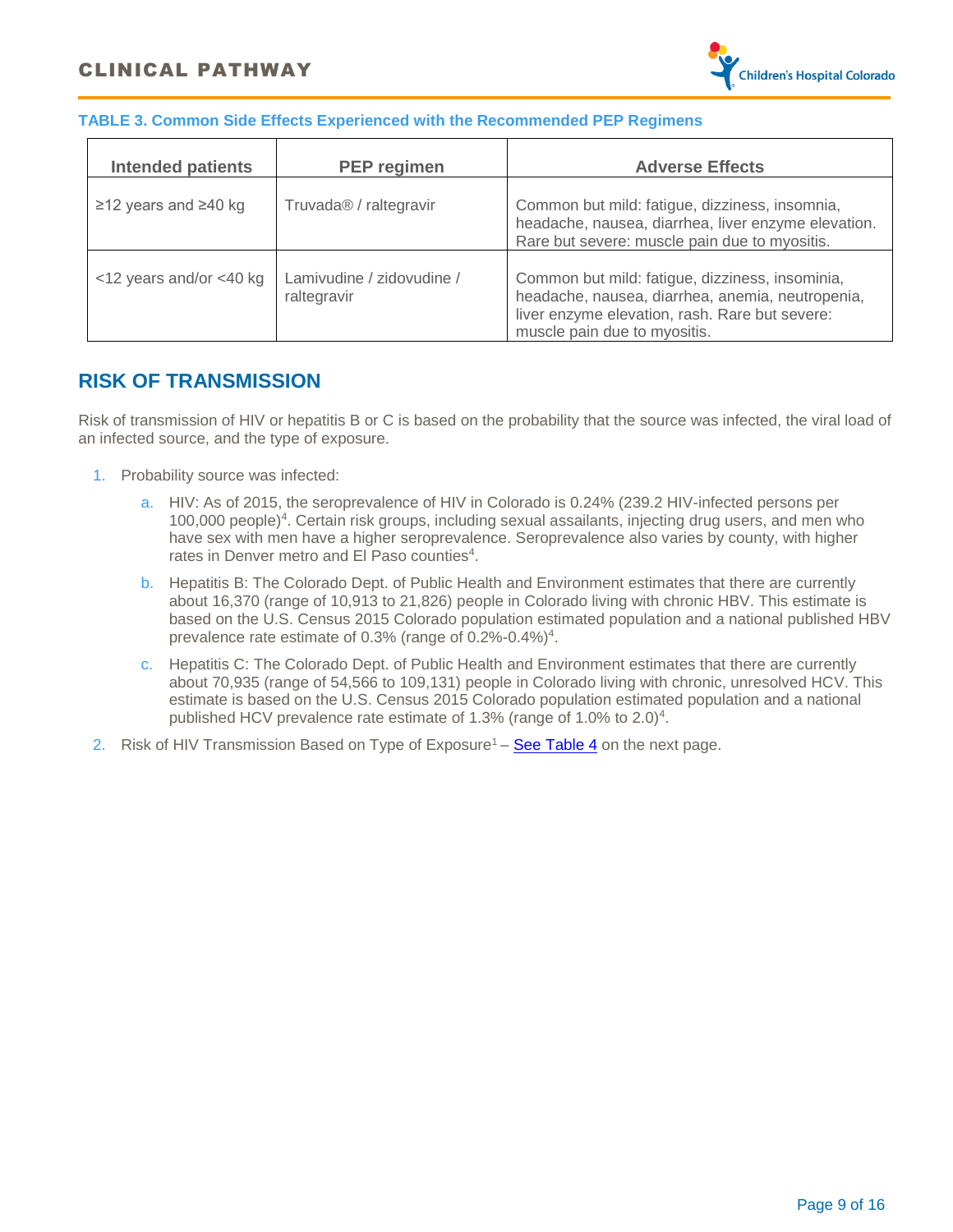## CLINICAL PATHWAY



### <span id="page-9-0"></span>**TABLE 4. Risk of HIV Transmission Based on Exposure Type**

|                                                          | <b>Transmission Risk per</b>          |                                                                                                                                                                                                                                                 |  |  |  |  |
|----------------------------------------------------------|---------------------------------------|-------------------------------------------------------------------------------------------------------------------------------------------------------------------------------------------------------------------------------------------------|--|--|--|--|
| <b>Exposure Type</b>                                     | <b>Exposure to a Known</b>            | <b>Comments</b>                                                                                                                                                                                                                                 |  |  |  |  |
|                                                          | <b>HIV Positive Source</b>            |                                                                                                                                                                                                                                                 |  |  |  |  |
| <b>Exposure to Contaminated Sharp</b>                    |                                       |                                                                                                                                                                                                                                                 |  |  |  |  |
| Accidental needle<br>stick                               | 0.23%<br>(1 per 435)                  | • Discarded needles are low-risk exposures, as HIV is intolerant<br>to environmental conditions. There has never been a reported<br>case of HIV transmission from a discarded needle, as of 2016.                                               |  |  |  |  |
| Needle-sharing<br>during injection drug                  | 0.63%<br>(1 per 159)                  | • Risk of transmission from a needle stick depends on the bore of<br>the needle and depth of penetration.                                                                                                                                       |  |  |  |  |
| use                                                      |                                       | • Discarded small bore needles (i.e. insulin syringes) or solid<br>sharps (i.e. scalpels) with shallow penetration from a low risk<br>population (i.e. diabetics) would be of very low risk.                                                    |  |  |  |  |
|                                                          |                                       | • Newly discarded hollow bore needles with visible blood from<br>areas frequented by high HIV seroprevalent populations (i.e.<br>injecting drug users) would be of higher risk.                                                                 |  |  |  |  |
| <b>Sexual Exposures</b>                                  |                                       |                                                                                                                                                                                                                                                 |  |  |  |  |
| Receptive anal<br>intercourse<br>Receptive vaginal       | 1.38%<br>(1 per 72)<br>0.08%          | • Risk of HIV transmission due to sexual assault or abuse<br>associated with trauma, bleeding, and tissue injury is<br>significantly higher than that of consensual sexual contact.                                                             |  |  |  |  |
| intercourse<br>Insertive anal<br>intercourse             | (1 per 1,250)<br>0.11%<br>(1 per 909) | • Although oral sex with intact mucosa is a low risk transmission<br>event, the presence of oral sores or mucosal injuries increases                                                                                                            |  |  |  |  |
| Insertive vaginal<br><i>intercourse</i><br>Oral sex with | 0.04%<br>(1 per 2,500)<br>Low risk    | the risk of transmission.<br>• Most experts would recommend PEP in cases of sexual assault<br>or abuse, or sexual contact with a known HIV-positive source.                                                                                     |  |  |  |  |
| ejaculation<br><b>Mucous Membrane Exposures</b>          |                                       |                                                                                                                                                                                                                                                 |  |  |  |  |
| Oral exposure to<br>blood                                | Negligible                            | • Biting: HIV transmission from bites is extremely rare. A bite<br>without a break in the skin is not considered an exposure. A<br>bite involving a high-risk source with breaks in the skin and<br>blood exposure increases transmission risk. |  |  |  |  |
|                                                          |                                       | • Kissing/ Mouth to Mouth Resuscitation: Should not be<br>considered an exposure without mucosal damage or blood<br>exposure.                                                                                                                   |  |  |  |  |
|                                                          |                                       | • Saliva contaminated with blood poses a substantial exposure<br>risk. HIV transmission by this route has been reported.                                                                                                                        |  |  |  |  |
| <b>Non-intact Skin Exposures</b>                         |                                       | • Rare cases of HIV transmission after non-intact skin exposure<br>to infected blood have been documented, but the risk has not<br>been quantified.                                                                                             |  |  |  |  |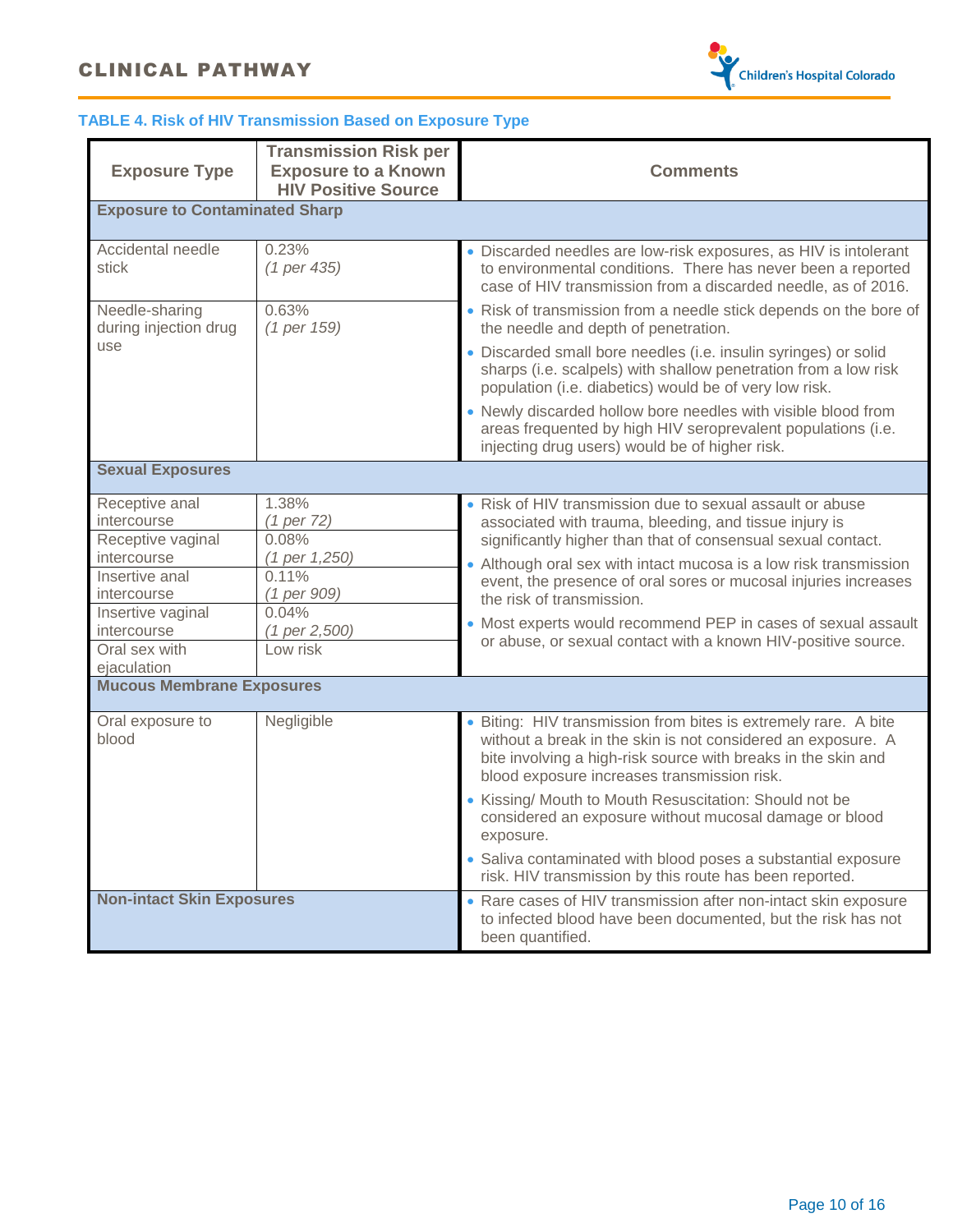

### **DISCHARGE PLANNING CHECKLIST**

### <span id="page-10-0"></span>**LABS**

[] Obtain proper laboratory studies (see [Table](#page-4-2) 1):

All Exposures Sexual Exposure Sexual Exposure Starting HIV PEP [ ] Hep B Surface AntiGEN [ ] GC/CT PCR [ ] CBC with differential [ ] Hep C Antibody [ ] RPR for Syphilis [ ] CMP [ ] HIV 1 and 2 Antibody Screen [ ] Pregnancy Test [ ] Vaginal Pathogen Screen

#### **PROPHYLAXIS**

[ ] Provide prophylaxis for Hepatitis B, tetanus, GC/CT, trichomonas, and/or pregnancy as indicated in [Table](#page-6-1) 2.

[ ] Discuss risks/benefits of HIV PEP (pp. 8-10). If starting PEP:

[ ] Give **FIRST DOSE** of ARVs in the Emergency Department with ondansetron (Zofran®) 4mg PO once.

[] Call inpatient pharmacy to obtain PEP STARTER PACK (Free 7-day supply of ARVs dispensed from Children's Hospital Colorado pharmacy, intended to bridge patient until follow-up in ID/CPT clinic.) Patient should LEAVE THE ED WITH STARTER PACK in hand.

[ ] Write a 7-day **PRESCRIPTION FOR ONDANSETRON** (Zofran®).

[ ] Write a 28-day **PRESCRIPTION FOR ARVs**. Instruct patient NOT TO FILL PRESCRIPTION unless directed by ID or CPT. Walgreens within CHCO is the preferred pharmacy for ARV prescriptions.

#### **FOLLOW-UP**

[ ] **Schedule follow up in ID and/or CPT clinics** via one of the following:

- 1) EPIC in-basket message (link in discharge SmartSet; preferred method)
- 2) Fax the PEP Follow-Up Request Form to 720-777-7295 (see attached)

**Victims of sexual assault on HIV PEP** should follow up THIS THURSDAY at 8:30am in combined ID/CPT clinic. **Victims of sexual assault NOT on HIV PEP** should follow up within 2 weeks in CPT clinic. **Victims of needle sticks or other exposures on HIV PEP** should follow up within 7 days in ID clinic. (If not on HIV PEP, these patients should follow up with PCP only; see guidance below.)

[ ] **Notify Social Work** of all cases of confirmed or suspected sexual assault.

[ ] **Contact Information:** Confirm preferred patient contact information, including **confidential contact number** if adolescent sexual assault. List both in Demographics section of chart and on PEP Follow-Up Request Form, if using.

[ ] Give copy of **PATIENT/PARENT EXPOSURE HANDOUT**.

[ ] **PCP Follow-Up** is important for coordination of care, follow-up laboratory testing, vaccines, and mental health support. Follow-up tasks include [labs as per Table](#page-10-1) 5, and vaccines as follows:

- o HPV vaccines should be administered according to the routine 3-dose series.
- $\circ$  Hepatitis B vaccines may be indicated to complete the 3-dose series (see CDC catch-up immunization [schedule\)](https://www.cdc.gov/vaccines/schedules/)<sup>2</sup>. Indications for additional Hepatitis B vaccines:
	- Patient determined to be unvaccinated/undervaccinated against hepatitis B prior to the exposure
	- Hepatitis B surface antibody at 6 weeks is below the protective level

### <span id="page-10-1"></span>**TABLE 5: Recommended Follow-Up Labs**

|          | <b>ALL EXPOSURES</b>            |                           |          |                          |                     | <b>SEXUAL EXPOSURES</b> |                       |  |
|----------|---------------------------------|---------------------------|----------|--------------------------|---------------------|-------------------------|-----------------------|--|
|          | <b>Hep B Surface</b><br>AntiGEN | Hep B Surface<br>AntiBODY | Hep C Ab | HIV 1 and 2<br>Ab screen | GC/CT<br><b>PCR</b> | <b>RPR</b>              | <b>Pregnancy Test</b> |  |
| 6 Weeks  |                                 |                           |          |                          | v*                  |                         | $Y^{\#}$              |  |
| 3 Months |                                 |                           |          |                          |                     |                         |                       |  |
| 6 Months | VS                              | $X^{\$}$                  |          |                          |                     |                         |                       |  |

\* Only if did NOT receive prophylaxis against GC/CT during initial visit.

# Only if did NOT receive emergency contraception during initial visit.

\$ Only if 6 week Hep B Surface Antibody is undetectable.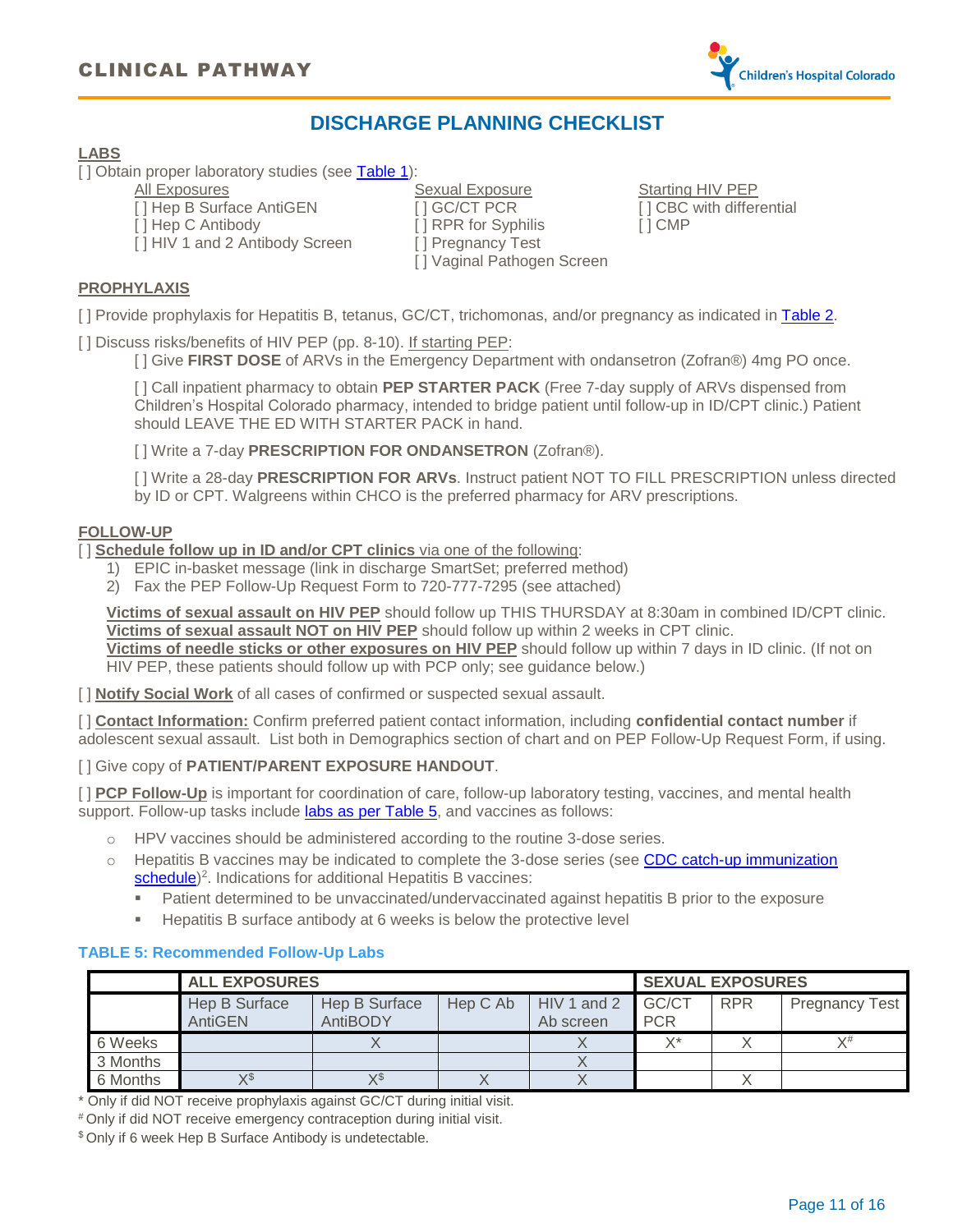

# <span id="page-11-0"></span>**COMMUNITY (NON-OCCUPATIONAL) BLOOD AND/OR BODILY FLUID EXPOSURE**

**Post-Exposure Prophylaxis Clinic Follow-Up Request:**

### **FAX TO: 720-777-7295**

### **This form required ONLY if ID or CPT teams were NOT notified by EPIC in-basket message**

| Preferred Confidential Phone # (if adolescent sexual exposure): ________________                                |                    |               |  |
|-----------------------------------------------------------------------------------------------------------------|--------------------|---------------|--|
|                                                                                                                 |                    |               |  |
|                                                                                                                 |                    |               |  |
| <b>Brief Description of Exposure:</b>                                                                           |                    |               |  |
|                                                                                                                 |                    |               |  |
| HIV PEP:                                                                                                        |                    |               |  |
| PEP started? [] yes [] no                                                                                       |                    |               |  |
| If yes, regimen prescribed:                                                                                     | Drug               | <u>Dose</u>   |  |
|                                                                                                                 |                    |               |  |
|                                                                                                                 |                    |               |  |
|                                                                                                                 |                    |               |  |
| First Dose Given in ED                                                                                          | $[]$ yes $[]$ no   |               |  |
| <b>Starter Pack Given</b><br>28-Day Prescription Given                                                          | $[]$ yes $[]$ no   |               |  |
|                                                                                                                 | $[]$ yes $[]$ no   |               |  |
| [] CBC/diff                                                                                                     | $[]$ LFTs          | [ ] BUN/Cr    |  |
| WBC                                                                                                             | AST                | BUN           |  |
| Hct                                                                                                             | <b>ALT</b>         | Cr            |  |
| <b>Plts</b>                                                                                                     | T bili             |               |  |
| <b>Other Lab Work/Prophylaxis:</b>                                                                              |                    |               |  |
| [] HIV Antibody [] positive [] negative [] pending                                                              |                    |               |  |
| [] STD screen sent (sexual exposures)                                                                           |                    |               |  |
| [] RPR [] Chlamydia [] Gonorrhea [] Trichomonas                                                                 |                    |               |  |
| [] Prophylaxis given: Drug                                                                                      |                    | Dose/Duration |  |
|                                                                                                                 |                    |               |  |
|                                                                                                                 |                    |               |  |
|                                                                                                                 |                    |               |  |
| [] Pregnancy Screen (sexual exposures) [] positive [] negative<br>[] Emergency Contraception given [] yes [] no |                    |               |  |
| [] Hepatitis Screen                                                                                             |                    |               |  |
| Hep B AntiGEN [] positive [] negative [] pending                                                                |                    |               |  |
| Hep C AntiBODY [] positive [] negative [] pending                                                               |                    |               |  |
| Hepatitis B Vaccine given                                                                                       | $[$ ] yes $[$ ] no |               |  |
| If SOURCE is KNOWN TO BE Hepatitis B positive:                                                                  |                    |               |  |
| Hepatitis B Immune Globulin given [] yes [] no                                                                  |                    |               |  |
| [] Tetanus Vaccine [] up-to-date [] vaccine given [] TIG given                                                  |                    |               |  |
|                                                                                                                 |                    |               |  |
|                                                                                                                 |                    |               |  |
| Date: _______________________                                                                                   |                    |               |  |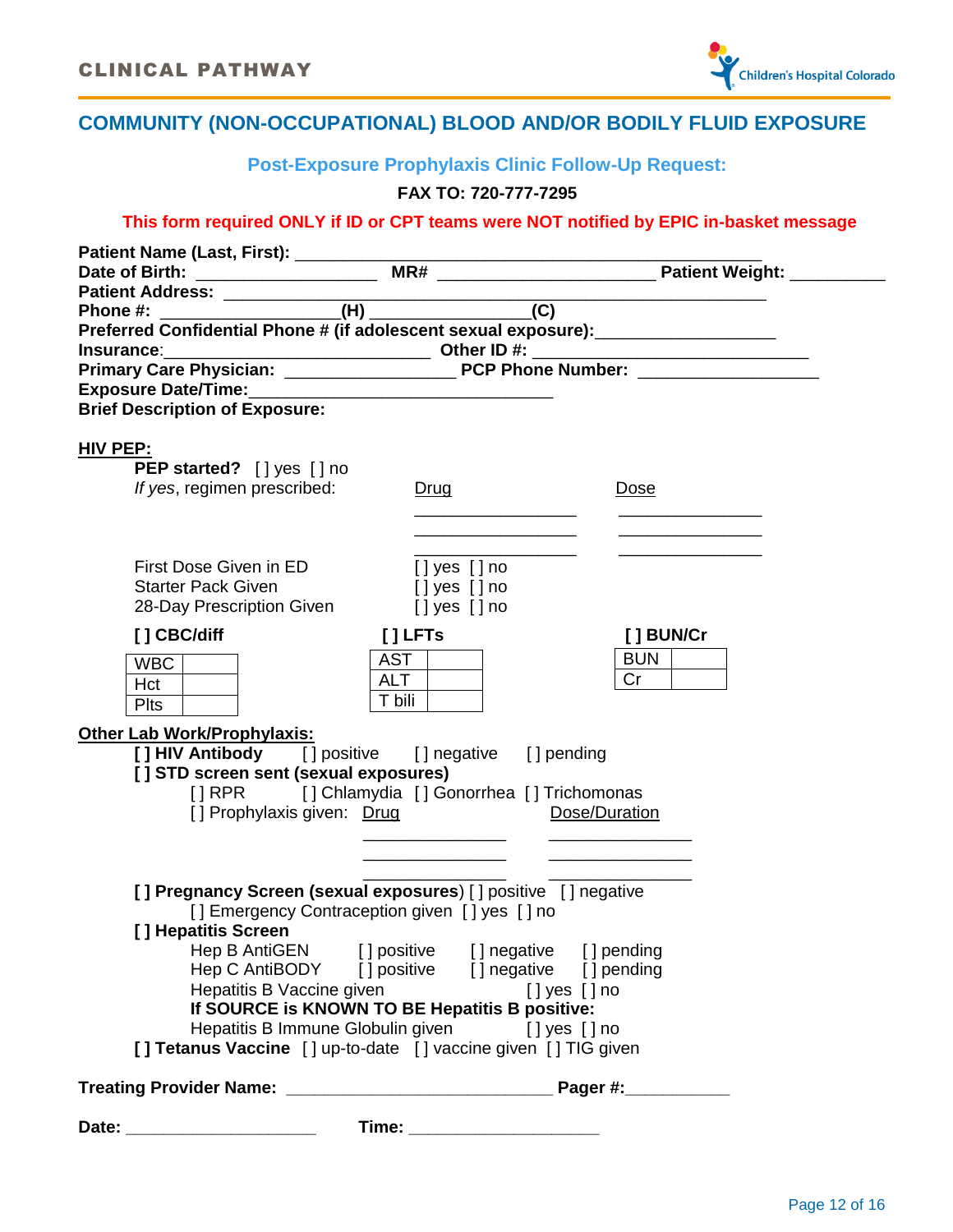### CLINICAL PATHWAY



# <span id="page-12-0"></span>**PATIENT | CAREGIVER EDUCATION**

- · Sexual Assault and Possible Exposure to Disease: For Teen
	- o [English](https://patientfamilyeducation.childrenscolorado.org/handouts/Documents/ID_SexualAssaultForTeens_Eng.pdf)
	- o [Spanish](https://patientfamilyeducation.childrenscolorado.org/handouts/Documents/ID_SexualAssaultForTeens_Spa.pdf)
- · Sexual Assault and Possible Exposure to Disease: For Parent of Child
	- o [English](https://patientfamilyeducation.childrenscolorado.org/handouts/Documents/ID_SexualAssault%20for%20parents_Eng.pdf)
	- o [Spanish](https://patientfamilyeducation.childrenscolorado.org/handouts/Documents/ID_SexualAssaultForParents_Spa.pdf)
- · Needle Sticks and Other Exposure to Blood
	- o [English](https://patientfamilyeducation.childrenscolorado.org/handouts/Documents/ID_NeedleStickAndOtherExposureToBlood_Eng.pdf)
	- o [Spanish](https://patientfamilyeducation.childrenscolorado.org/handouts/Documents/ID_NeedleStickAndOtherExposureToBlood_Spa.pdf)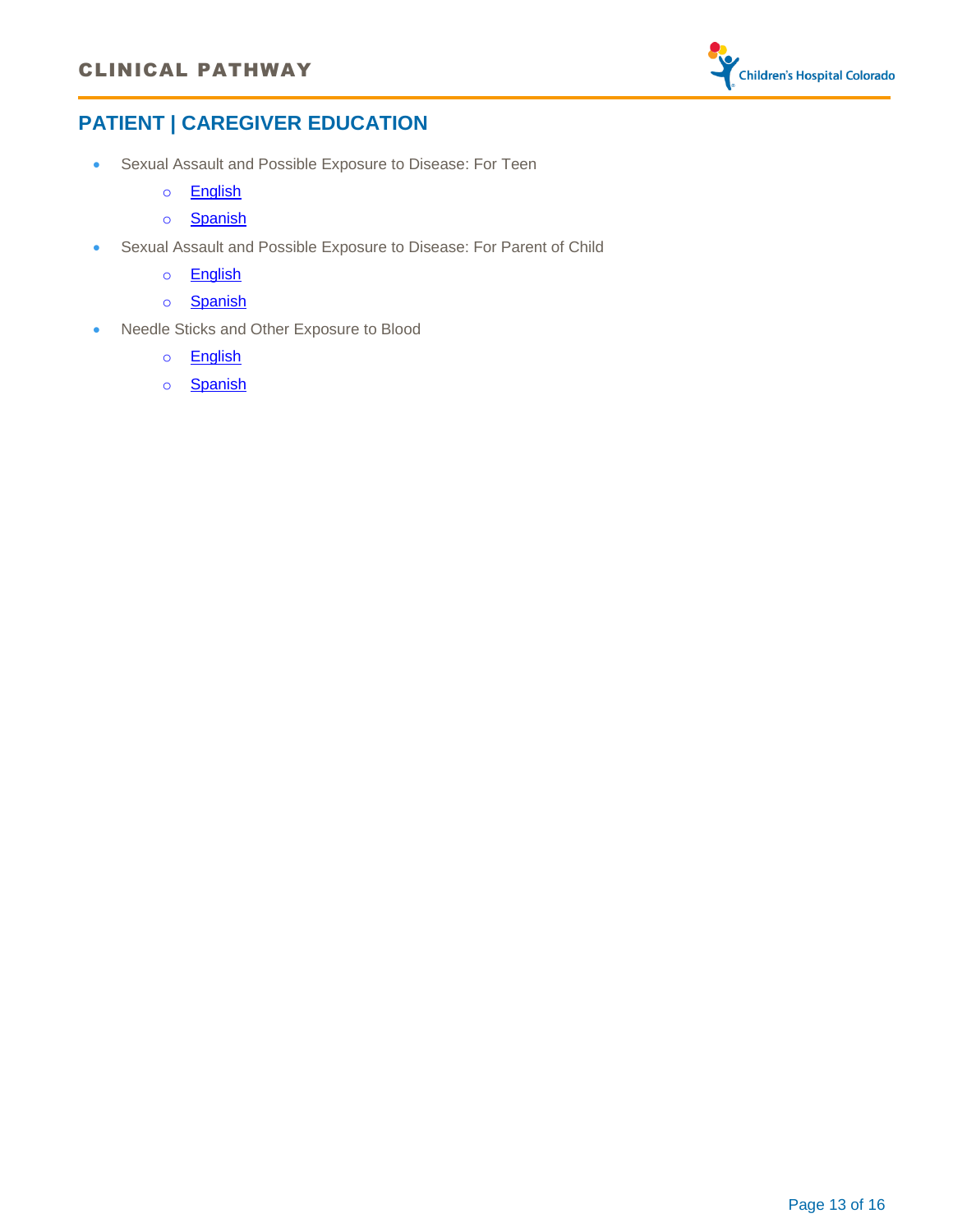

### <span id="page-13-0"></span>**REFERENCES**

- 1. Centers for Disease Control and Prevention, U.S. Department of Health and Human Services. Updated Guidelines for Antiretroviral Postexposure Prophylaxis After Sexual, Injection Drug Use, or Other Nonoccupational Exposure to HIV - United States, 2016.
- 2. American Academy of Pediatrics. [Hepatitis B.] In: Kimberlin DW, Brady MT, Jackson MA, Long SS, eds. *Red Book: 2015 Report of the Committee on Infectious Diseases*. 30th ed. Elk Grove Village, IL: American Academy of Pediatrics; 2015:[400-423]
- 3. American Academy of Pediatrics. [Tetanus.] In: Kimberlin DW, Brady MT, Jackson MA, Long SS, eds. *Red Book: 2015 Report of the Committee on Infectious Diseases*. 30th ed. Elk Grove Village, IL: American Academy of Pediatrics; 2015:[773-778]
- 4. Colorado Department of Public Health and Enviornment Data Request System, November 2016.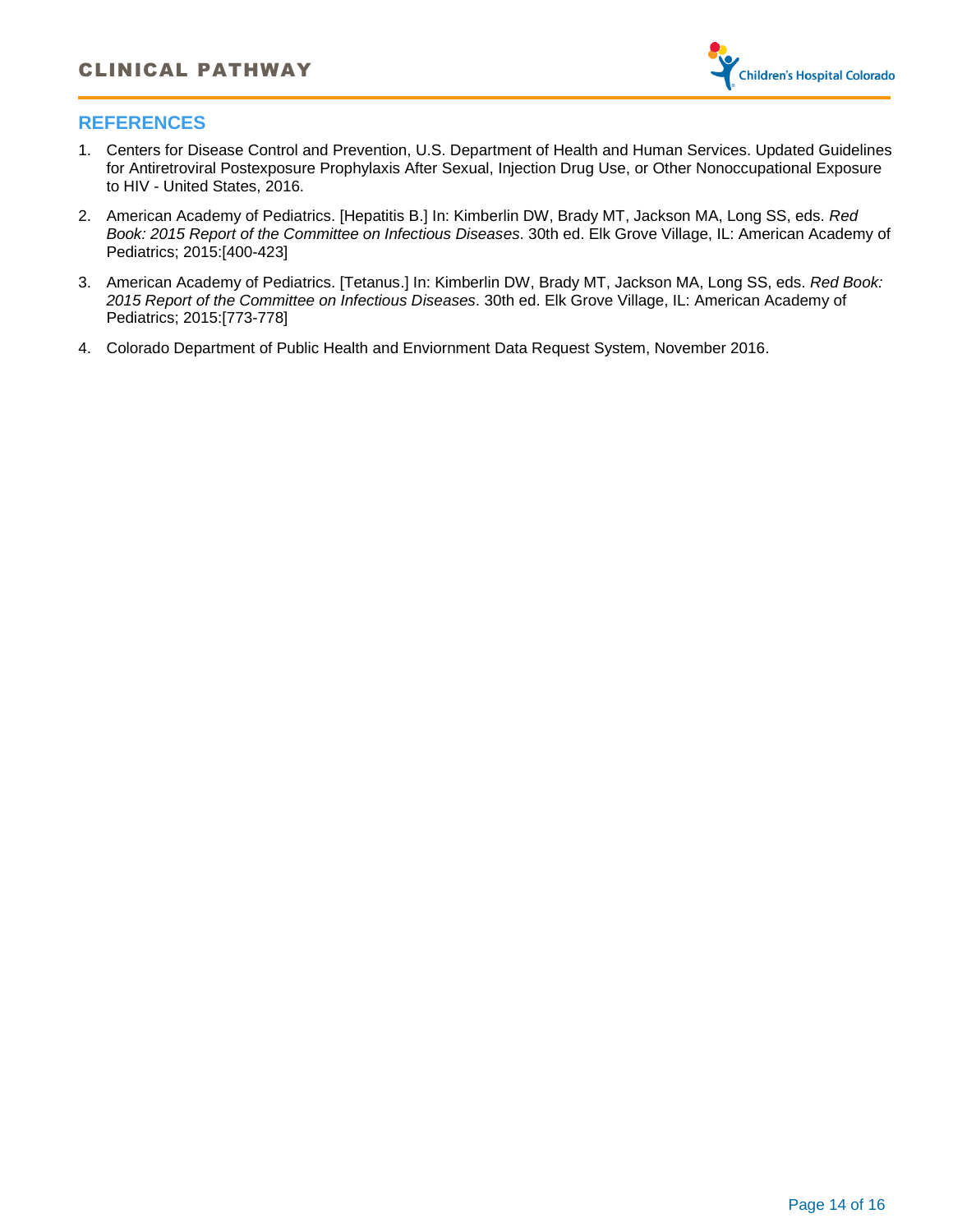

### <span id="page-14-0"></span>**CLINICAL IMPROVEMENT TEAM MEMBERS**

**Christiana Smith**, MD | Pediatric Infectious Diseases **Betsy McFarland**, MD | Pediatric Infectious Diseases **Heather Heizer,** PA | Pediatric Infectious Diseases **Antonia Chiesa,** MD | Child Protection Team **Denise Abdoo,** PhD, NP | Child Protection Team **Bernadette Johnson**, MD | Emergency Medicine **Jessica Kraynik**, MD | Emergency Medicine **Jason Child**, PharmD | Clinical Pharmacist, Pediatric Infectious Diseases **Sarah Nickels,** PhD | Clinical Effectiveness **Elise Rolison,** RRT-NPS | Clinical Effectiveness

### **APPROVED BY**

Clinical Pathways and Measures Committee – April 11, 2017 Antimicrobial Stewardship – March 2017 Pharmacy & Therapeutics Committee – May 4, 2017, medication change approved on November 2, 2017

| <b>MANUAL/DEPARTMENT</b>               | <b>Clinical Care Guidelines/Quality</b>               |  |  |
|----------------------------------------|-------------------------------------------------------|--|--|
| <b>ORIGINATION DATE</b>                | June 23, 2014                                         |  |  |
| <b>LAST DATE OF REVIEW OR REVISION</b> | May 4, 2017                                           |  |  |
| <b>APPROVED BY</b>                     | hm<br><b>Medical Director, Clinical Effectiveness</b> |  |  |

### **REVIEW | REVISION SCHEDULE**

Scheduled for full review on May 4, 2021.

Clinical pathways are intended for informational purposes only. They are current at the date of publication and are reviewed on a regular basis to align with the best available evidence. Some information and links may not be available to external viewers. External viewers are encouraged to consult other available sources if needed to confirm and supplement the content presented in the clinical pathways. Clinical pathways are not intended to take the place of a physician's or other health care provider's advice, and is not intended to diagnose, treat, cure or prevent any disease or other medical condition. The information should not be used in place of a visit, call, consultation or advice of a physician or other health care provider. Furthermore, the information is provided for use solely at your own risk. CHCO accepts no liability for the content, or for the consequences of any actions taken on the basis of the information provided. The information provided to you and the actions taken thereof are provided on an "as is" basis without any warranty of any kind, express or implied, from CHCO. CHCO declares no affiliation, sponsorship, nor any partnerships with any listed organization, or its respective directors, officers, employees, agents, contractors, affiliates, and representatives.